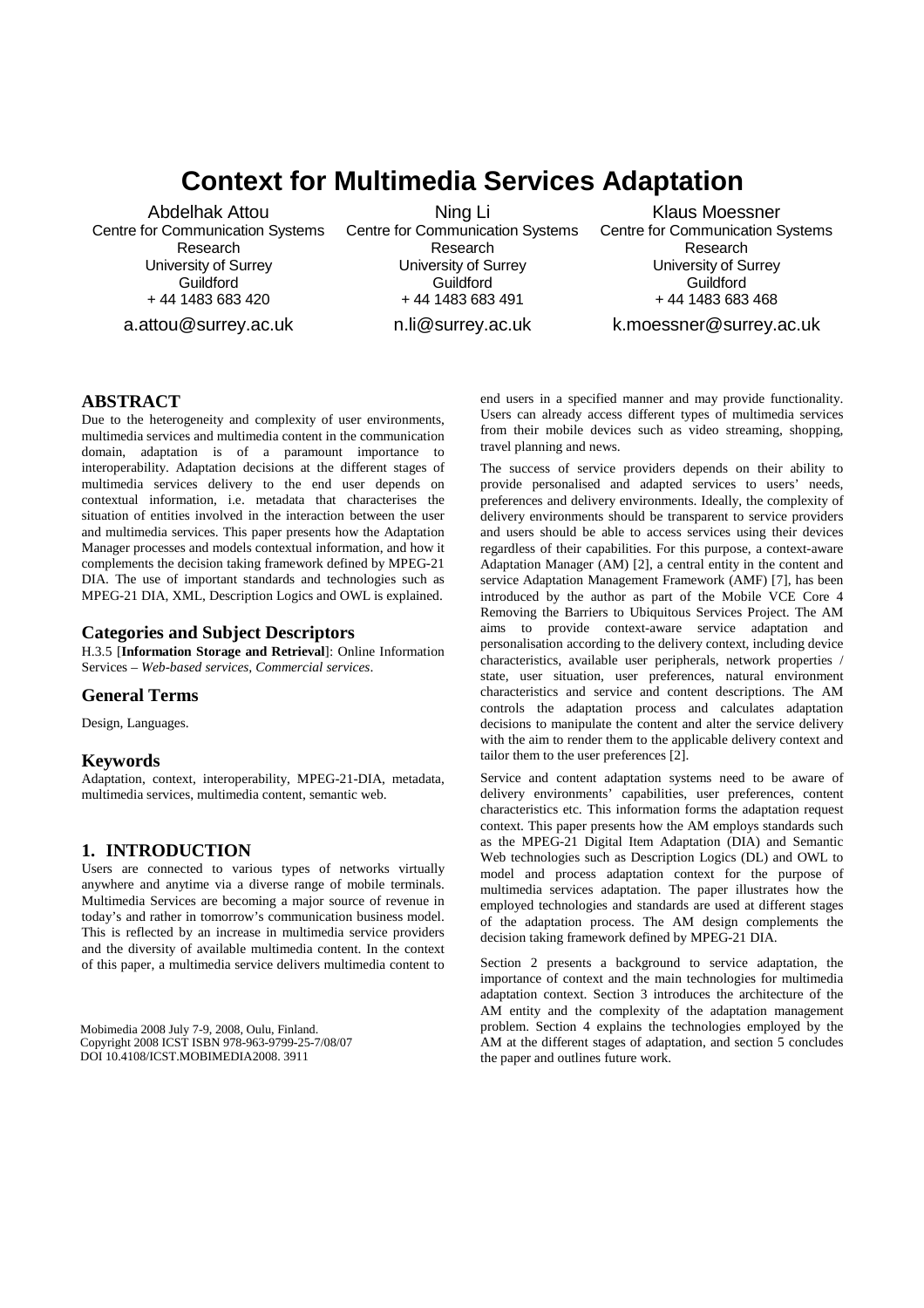# **2. BACKGROUND**

To endure the competition, service providers need to be able to reach a wide range of users by adapting their services to a wide range of delivery context. Ideally, a multimedia service is dynamically and uniquely customised and personalised to each user. Figure 1 depicts the main stages in the life cycle of such a service. Adaptation decisions are taken at three main stages: content and functionality selection, content and functionality adaptation, and finally presentation and structure definition. Upon receiving requests from (or pushing a service to) users, certain content and functionality are selected. Content selection is performed according to users' preferences, browsing history and their current situation. Content selection is particularly important to push services, for example registering for specific alerts such as sport news. Once content and functionality are selected, the necessary adaptations that need to be performed on them are decided. These adaptations are necessary to fit services to delivery environments capabilities and personalise them to users' preferences. Adaptation decision taking involves input and output modalities (audio, video, images and text), coding formats (MPEG-4, JPEG, MP3…etc) and parameters (size, resolution, bit rate, code size…etc). This process also needs to be aware of available adaptation operations. In accordance with this process, the presentation and the structure of the service is defined to maximise users' experience based on their browsing preferences.

Selection, adaptation decision taking and presentation adaptation are all important stages in the lifecycle of a service that is uniquely personalised to users and that maximises their experiences. The three stages are subjects of continuing research. Adaptive content selection and presentation including navigation have been investigated by the adaptive hypermedia and web systems community [10]. Content adaptation decision taking has been the interest of the multimedia and communication communities [3]. The AM and the systems presented in [4, 5, 9, 15] deal with the two latter stages.

The system presented in [4] adapts HTML pages using a rulebased decision engine. A rule-based approach is adopted for its flexibility and extensibility to new adaptation scenarios. HTML forms such as buttons and labels are resized according to users' satisfaction which is modelled using fuzzy logic. The work in [5] presents a framework for multimedia web documents adaptation to mobile users. Multimedia web documents are decomposed and segmented according to adaptation rules to create a document structure suitable for mobile presentation, navigation and browsing. The framework defines modules to adapt multimedia content to match the user device capabilities. To ensure extensibility to new web page formats, the source and target web documents are XML based and hence HTML documents have to be first converted to XHTML. The adaptation system presented in [15] models users' preferences with regard to different content quality parameters in a score tree. Upon receiving an adaptation request, the system finds the best score node taking into account device capability, network condition and content metadata. More adaptation systems are presented in [2].

The surveyed work focuses on adaptation decision taking and content adaptation for constrained environments such as mobile environments. However, the processing and modelling of context was either not treated at all or treated superficially. Context is a core component in adaptation systems and is vital to the three



**Figure 1. Service adaptation stages** 

main stages of adaptation defined in this section. The amount of information in context profiles defines the extent to which the multimedia service can be tailored to users. The efficiency of context processing and modelling greatly affects the quality of adaptation, the efficiency of the adaptation system and the extensibility of the adaptation logic to new adaptation scenarios.

This paper focuses on context, and how different standards and technologies can be employed for efficient modelling and processing of contextual information. In this paper, Context, descriptions and metadata are used interchangeably, and include any information that describes entities involved in the delivery of services to users including users and services. Thus, context encompasses the description of entities such as users, devices, access networks, usage environments, adaptation operations, content and services. Detailed information on context parameters for entities mentioned above are outlined in [1, 14]. However, this paper explains how the AM uses context standards and technologies to meet the following key requirements.

# **2.1 Multimedia services adaptation**

## **requirements**

As context is a key enabler for adaptation, key multimedia service requirements are tied with context issues such as interoperability, comprehensiveness and extensibility. This section presents the main requirements and background on possible key solutions.

## *2.1.1 Interoperability*

Entities in the multimedia service adaptation domain implement different context standards; this poses interoperability problems.

The main multimedia context standard is MPEG-7; it provides tools to annotate multimedia content at different stages including creation, storage and usage. The tools can describe low level features such as colour and sound features as well as temporal, spatial or tempo-spatial content structure. Other standards target multimedia annotations for a particular domain, such as SportML for sport news content and NewsML for news content. A survey of multimedia context standards is presented in [11]. MPEG-21 is the latest multimedia context standard. Among other tools, MPEG-21 provides tools to extend context profiles to descriptions of multimedia content usage and consumption environment including devices, networks, user preferences…etc. MPEG-21 aims to enable a transparent use of multimedia content by different communities via diverse consumption environments characterised by different devices and access technologies. The context standards just mentioned provide syntax interoperability because they are based on XML, which insures formal and platform independent syntax definition. However, XML is limited in specifying semantics. The importance of using semantic web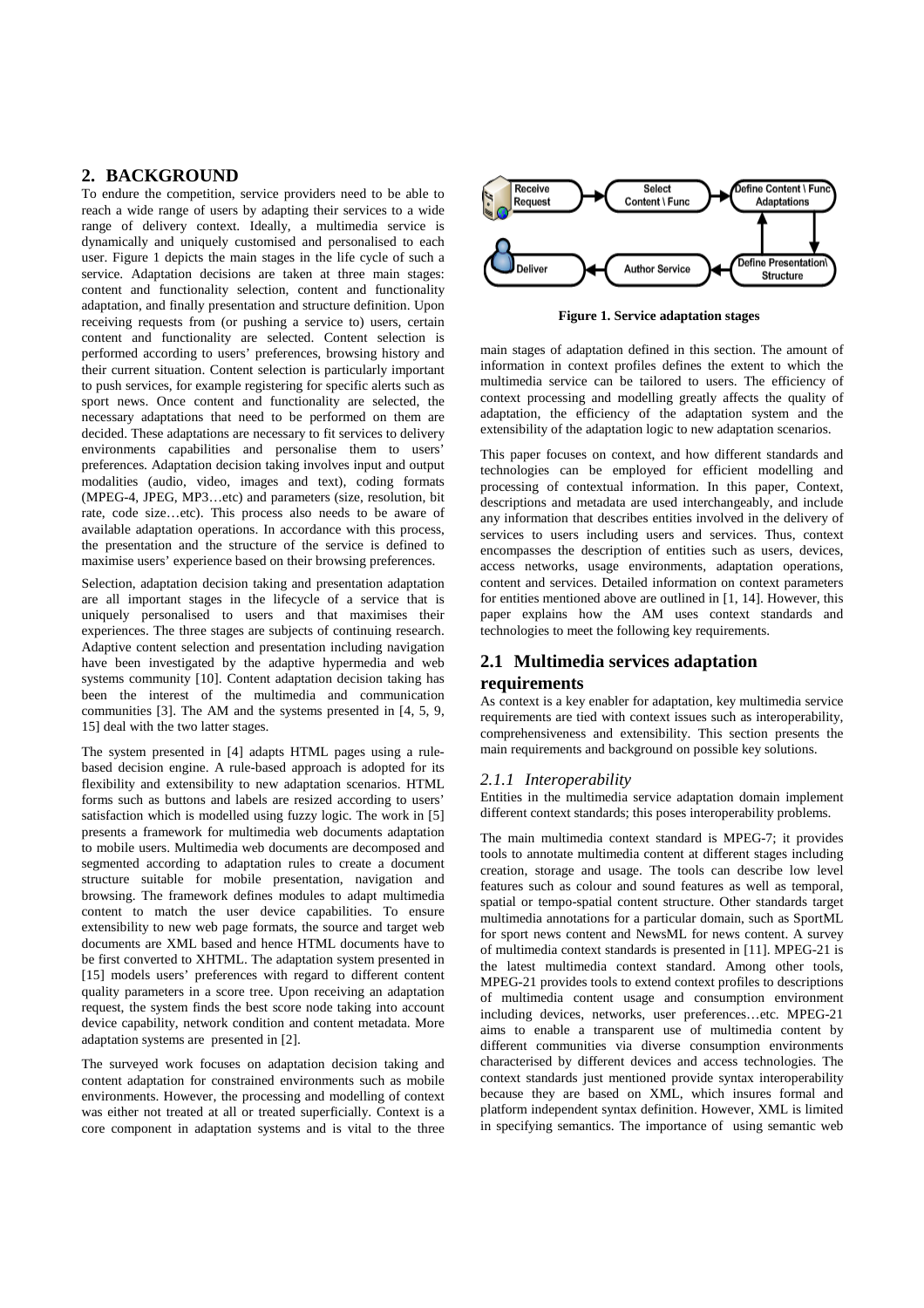

**Figure 2. Adaptation Management Framework (AMF)**

technologies such as Description Logics (DL) languages, to provide a formal definition of the underlying semantics and hence provide semantic interoperability (formal and shared understanding) is recognized by the multimedia community [12]. DL is a family of knowledge representation languages that provide a description of a domain in terms of concepts and roles between them, based on first order predicate logic. DL languages vary in expressiveness, complexity and decidability. Decidability and computational completeness are important features which ensure that the validity of a statement in the context can be computed and in a finite time. DL languages are powerful ontology formalisms. A number of XML syntax based DL languages have been developed, and Ontology Web Language (OWL) is the most widely used and has become a W3C recommendation. OWL-DL is one of three sublanguages of OWL that provides maximum expressiveness with ensuring decidability and computational completeness. Recently, OWL-1.1 has been proposed as an extension to OWL-DL to provide more expressiveness without loosing decidability and computational completeness. Section 4 presents how the AM employs these technologies

#### *2.1.2 Comprehensiveness*

For a worthwhile user experience, adaptation should be comprehensive and thus should take into account all available contextual information. Most adaptation systems focus only on communication environment context, i.e. device, network and content. Adaptation Context should cover information about usage environments and surrounding objects such as other available devices that could be involved in the service delivery, for example, a larger display. Content descriptions for different domains are also important. For comprehensiveness, different context standards describing different domains should be integrated. For example, NewsML and SportML can be used to complement MPEG-7 for multimedia content description.

#### *2.1.3 Extensibility*

The multimedia adaptation domain is a dynamic domain in which new technologies and user requirements emerge rapidly. This implies that adaptation context processing would need to be extended to accommodate for such changes. Such extensions should be possible and methodical. Semantic web technologies and XML provide the mechanisms to extend context processing both semantically and syntactically respectively.

# **3. ADAPTATION MANAGEMENT FRAMEWORK (AMF)**

The content and service adaptation problem exhibits an inherent complexity (Figure 2). From the content and service providers' side, the complexity originates from the diversity in multimedia services and content. From the user environments' side, the complexity is the result of the availability of different end devices which may differ greatly in their software and hardware capabilities. Moreover, devices can be connected to different access technologies. The Adaptation Management Framework (AMF) [7](Figure 2) aims to bridge this gap by defining the necessary adaptations and performing them.

The AMF has two main components, the Adaptation Manager (AM) and the Content Adaptor (CA). The AM receives adaptation requests and calculates adaptation decisions in three main stages discussed in section 4. The CA executes adaptation decisions using adaptation tools and if necessary dynamically invokes adaptation services that may be offered by the service provider, the user environment or third parties. The AMF can be deployed in three different scenarios. Service providers could implement such a framework to adapt services they provide. User environments could have a simple version of such a framework in order to enable the user to access, store and use their content with their heterogeneous devices. Such a framework can also be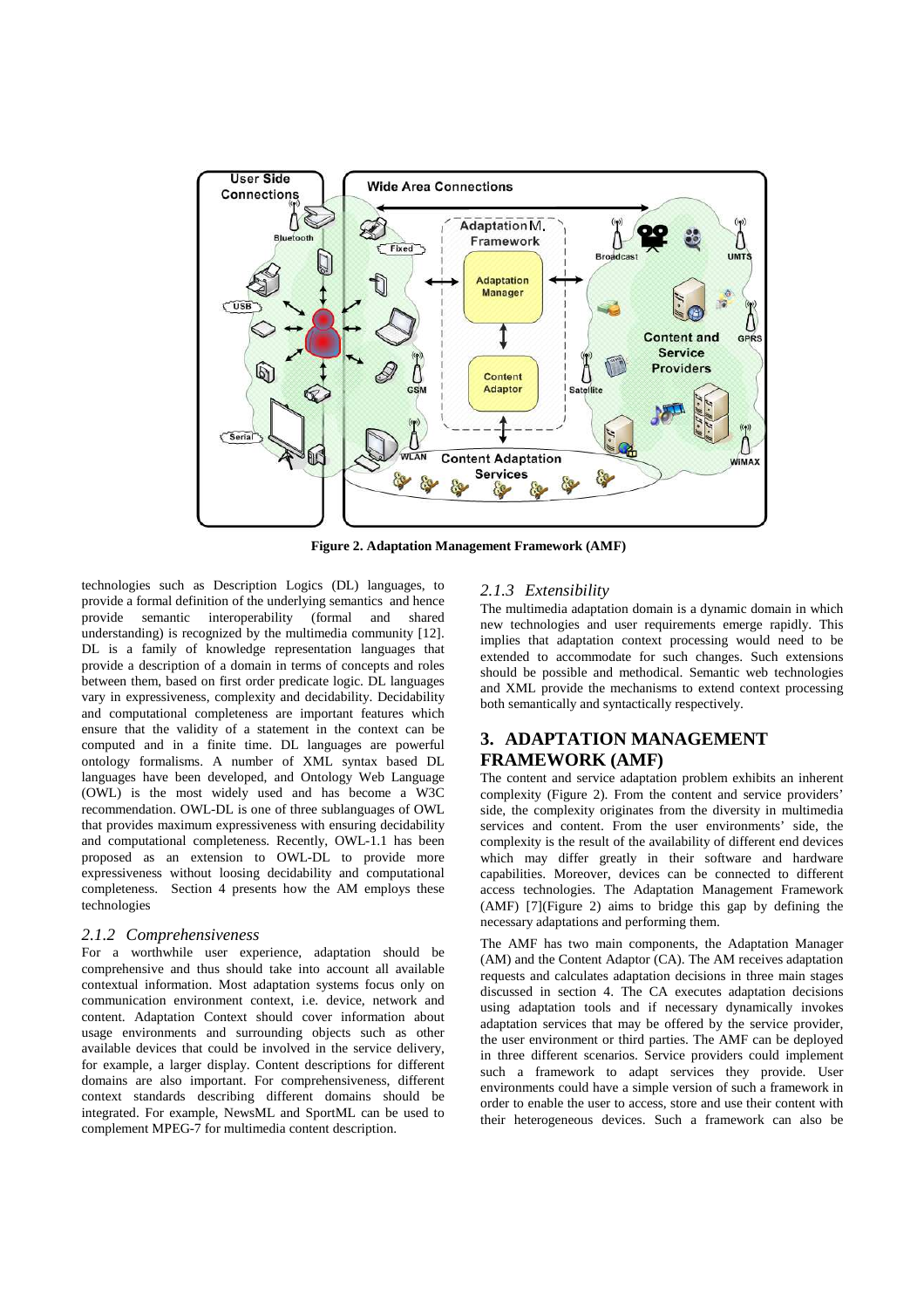

**Figure 4. Context processing stages** 

provided by a third party as a proxy that provides adaptation to both user environments and content and service providers.

The AM has three main components (Figure 5). The context provider acquires and formats the context. The other two components, context reasoner and adaptation decision taking engine process context and calculate adaptation decisions. The context reasoner refines the context and calculates first layer adaptation decisions, and the adaptation decision taking engine calculates second layer decisions. The functionalities of the components and the two layers of decisions are further explained in section 4

# **4. ADAPTATION MANAGER CONTEXT PROCESSING**

The AM uses tools from the MPEG-21 Digital Item Adaptation (DIA) standard [1]. A Digital Item (DI) is a fundamental unit of transaction in the MPEG-21 framework, and contains a presentation, identification and metadata. A decision framework is proposed by DIA which consists of the adaptation decision taking engine (ADTE). The DIA bit-stream adaptation engine (BAE) executes the decisions taken by the ADTE. The ADTE takes as input Usage Environment Descriptions (UED), Universal Constraints Descriptions (UCD) and Adaptation Quality of Service descriptions (AdaptationQoS). The output is the decisions which are the settings of the parameters such as bit-rate, resolution and frame rate. UED, UCD and AdaptationQoS are defined by DIA and supported by the AM. UED is used in the implementation of the AM KB as described in the next section. It provides description tools for multimedia usage environments including devices, networks and users. UCD provides description tools for restrictions, for example, an adaptation is needed to achieve a certain quality level, a resolution less than 50% of the device resolution, a certain maxim code size and match the device colour capabilities. UCD is output of the context reasoner and input to the adaptation decision taking engine (ADTE). AdaptationQoS is also input to the ADTE to assist the decision taking process by describing the relationships between adaptation operations, content parameters and the resulting quality metrics.

The AM extends the MPEG-21 DIA decision framework by providing a first layer of decision taking to handle services with multiple multimedia content items; the ADTE takes second layer decisions. The Content Adaptor may use adaptation tools or services that are based on the bit-stream adaptation engine (BAE). Key context processing stages defined by this paper are depicted by Figure 4. The AM architecture to realise the stages and how it

relates to DIA is depicted by Figure 5. The first stage is context formatting and the final stage is integrating decisions. Next sections explain how the AM employs several technologies to efficiently realise the defined context stages.

### **4.1 Context formatting**

This stage corresponds to the "Format Context" stage defined in Figure 4. Context input may be in the form of several context standards, such as MPEG-7/21, CC\PP, NewsML and SportML. Because the standards are based on XML, AM uses XSLT to convert context profiles into the required format. The context formatter, part of the context provider, manages several XSLT transformation tools to format different context standards to the required format, which is the AM KB, as explained in this section. The XSLT tools contains statements that map constructs from input context profiles to corresponding concepts in the AM KB. For instance, Figure 6 depicts a fragment of an XSLT transformation tool implemented by the AM that deals with the Colour Temperature Preference defined in MPEG-21 DIA UED (Figure 3) [1]. Concepts involved in the definition of the Colour Temperature Preference concept are Display Presentation Preferences Type, Users Type and Usage Environment Type (Figure 3). The depicted fragment in Figure 6 maps Colour Temperature Preference to the OWL object property has\_ColourTemperaturePreference which links a certain user to that preference. The preference is modelled as an instance of the OWL class ColorTemperaturePreference. To enforce unique names as required by OWL, the name of the instance is an id generated by XSLT (ID = {generate-id()}). Similarly, the concepts BinNumber, which describes the quantization level that PreferredValue and ReferenceValue take [1], is defined. PreferredValue and ReferenceValue are mapped to the corresponding AM KB OWL concepts.

If the description of the content or service is not provided, the context extractor (Figure 5) uses available extraction tools to extract descriptions from the content or services.

In such a heterogeneous environment, system interoperability is of paramount importance. XML ensures syntax interoperability by enforcing formal syntax. Semantic interoperability is to have a common and formal understanding of context concepts such as

```
<DTA>
<br>>><br><Description_xsi:tvpe="UsageEnvironmentTvpe">
 <UsageEnvironmentProperty xsi:type="UsersType">
  <User>
   <HearCharactoristic
   xsi:type="DisplayPresentationPreferencesType">
      <ColorTemperaturePreference>
          <BinNumber>255</BinNumber>
          \sqrt{V}alue\geq<PreferredValue>110</PreferredValue>
            <ReferenceValue>127</ReferenceValue>
          \langle/Value>
          \sqrt{V}alue>
            <PreferredValue>156</PreferredValue>
            <ReferenceValue>151</ReferenceValue>
          \langle/Value>
       </ColorTemperaturePreference>
```
**Figure 3. MPEG-21 DIA UED color temperature preference**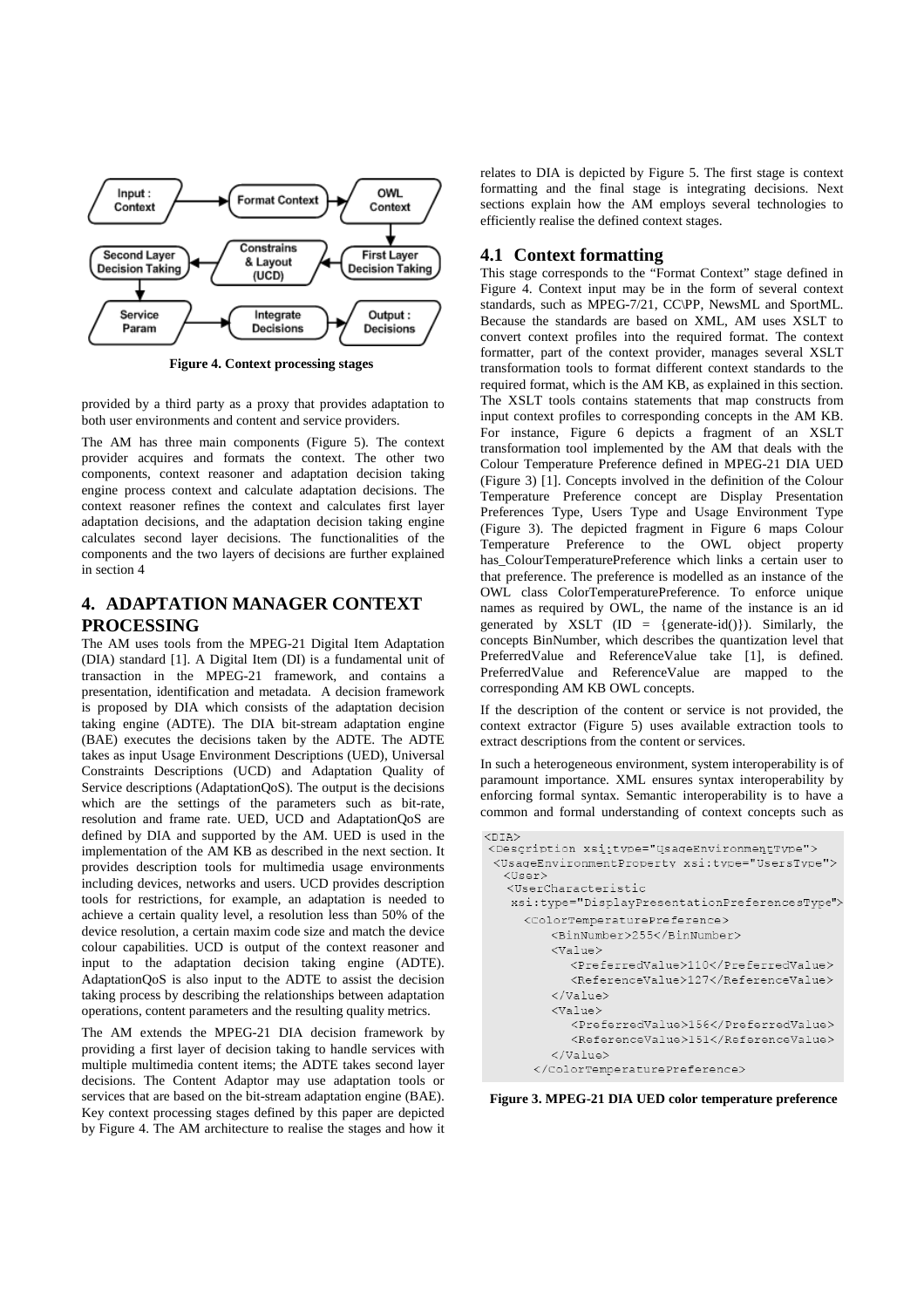

**Figure 5. Adaptation manager and MPEG-21 DIA** 

Display, User Characteristic and Presentation Preference. DL is suited for such a purpose, i.e. describing the domain concepts and formally defining the relationships between them. To ensure both syntax interoperability and semantic interoperability, a combination of XML and DL is needed. Ontology Web Language (OWL) is the most widely used and deployed solution. The difference between DL and ontology is that ontology is a concept and DL provides a powerful formalism to implementing it.

The AM Knowledge Base (AM KB) is an OWL ontology that models the adaptation domain context. The AM KB , presented in [6], is the format to which all input context is converted. The base terminology and concepts underlying the AM KB are defined in MPEG-21 DIA Universal Environment Description (UED) and MPEG-7 Multimedia Description Schemes (MDS). The AM KB is constructed by manual conversion of the MPEG-21 DIA UED and MPEG-7 MDS from their XML format to the AM KB OWL based format, because OWL is based on XML and DL and hence provides the advantages of both. MPEG-21 DIA UED and MPEG-7 MDS were chosen because they are the most comprehensive standards that define general concepts in the adaptation domain such as device, device display, network, user preference, device capability etc. The AM KB can be extended to domain specific concepts defined by domain specific standards such as NewsML and SportML. As semantic web technologies such as OWL can define context elements formally and unambiguously; extensions to such elements can be incorporated without causing redundancies or inconsistencies. Syntax wise, XML is designed to allow extensibility. As a consequence, the AM KB extension is possible and methodical.

The importance of semantic descriptions and semantic interoperability is recognised by the multimedia community. In [13], an ontology based on MPEG-21/7 has been constructed, and was used in the DS-MIRF framework to facilitate the

development of knowledge-based multimedia applications such as multimedia information retrieval, filtering, browsing, interaction, extraction, segmentation, and content description. As opposed to the AM KB, The ontology in [13] was constructed using automatic conversion rules. Automatic conversion converts XML elements into owl constructs using fixed rules, for example converting every XML complex type to an OWL class. However, manual conversion examines and models each XML element according to its semantics. The difference between automatic and manual conversion is outlined in [6]. The main advantage of manual conversion is that it defines the semantics accurately. Rather than merely writing an XML document tree in an OWL format, as performed by automatic conversion, manual conversion could remove XML elements or add OWL concepts depending on the semantics of the XML element being converted form XML to OWL. This is because some XML elements in XML documents do not have semantic significance and are created, for example, to make the syntax easily readable.

Manual conversion is necessary only once when constructing the AM KB. Input context represents instance ontologies, which consist of instances such as Nokia 95, Tom and contentX, and can be converted automatically using XSLT by the context formatter. The definition of the concepts: device, user and content are predefined in the manually constructed KB.

#### **4.2 First layer decision taking**

This stage is represented by the "First Layer Decision Taking" stage in Figure 4. It is performed by the context reasoner to analyse context and derive two types of decisions: service layout/structure and constraints. Constraints define the resources such as battery life, processing power and memory allocated to content items delivered by the service, based on the limitations of the delivery environment and the user preferences. Constraints are specified in the form of MPEG-21 Universal Constraints Description (UCD).The AM employs DL (OWL 1.1) reasoning using OWL API, Pellet and  $FACT++$ . Pellet and  $Fact++$  are both DL reasoners that implement the full functionalities of OWL 1.1. As opposed to other reasoners such as Racer, which uses the DL Implementation Group (DIG) HTTP based interface, Pellet and Fact++ provide a java interface; this saves the communication overhead introduced by the DIG interface. The feasibility of using rule based reasoning built on OWL such as the Semantic Web Rule Language (SWRL) was studied. The current architecture does not use SWRL because on one hand the new features introduced in OWL 1.1 satisfies the need for SWRL and on the other hand the SWRL APIs and ontology introduce considerable overhead.

This stage calculates the types of instances in the context, for example, the types of a device might be: battery-limited, memorylimited, mp3-limited…etc, and uses them to define the layout and constraints (UCD). For example, the context reasoner deduces that there is a memory limitation if the multimedia service required memory is more than the user's device available memory. This simple limitation is modelled in OWL 1.1 and in DL notation as follows:

device\_memory\_limited =  $\exists$  availableMemory < x

This statement means that the device memory limitation concept is equivalent to instances where there exists an availableMemory datatype property relation such that the value of that property is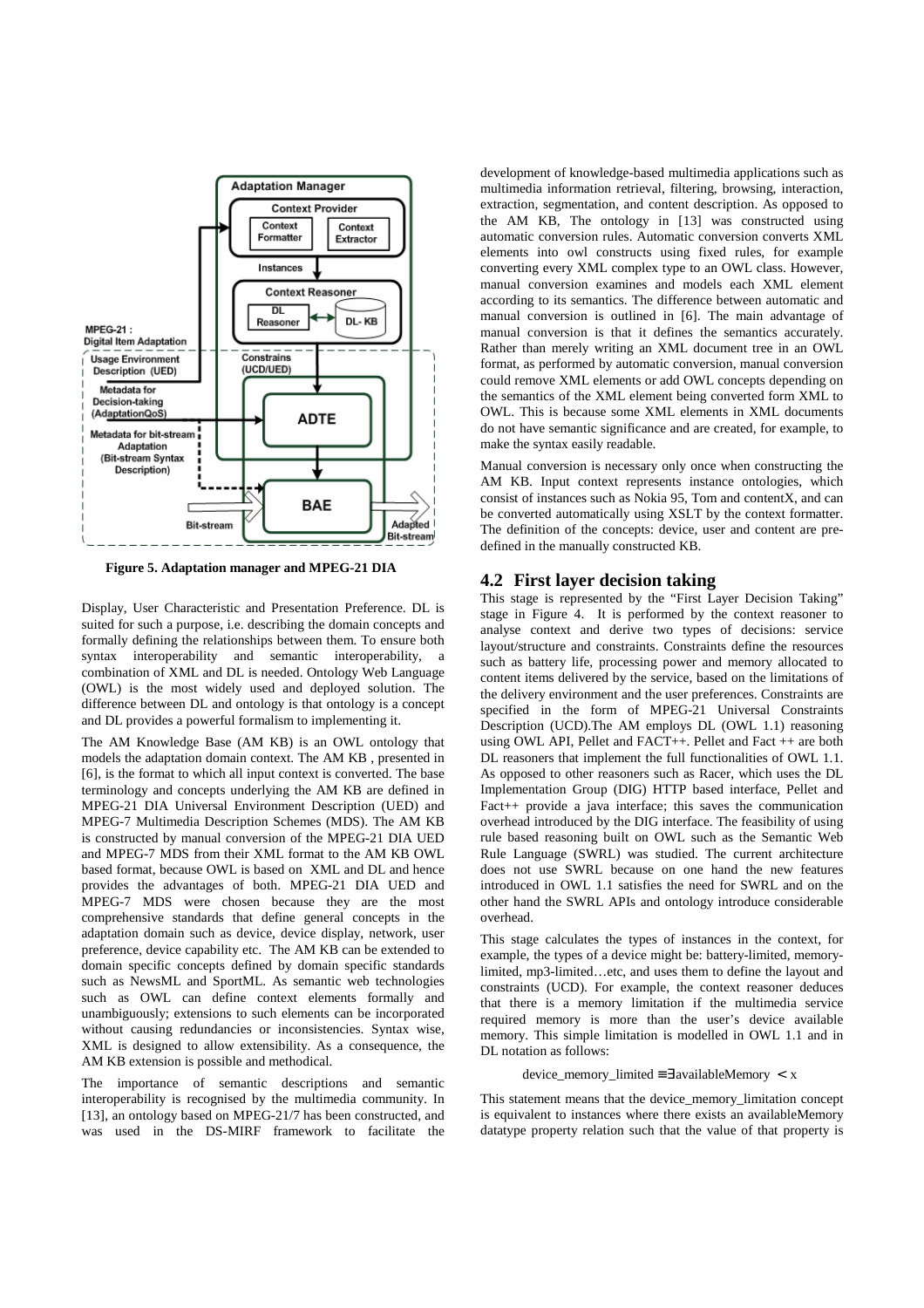

**Figure 6. Formatting MPEG-21 DIA color temperature preference to the AM KB** 

less than a certain value x. In this case, x represents the required memory resource by the multimedia service. Similarly, other limitations are defined. Complex limitations can be defined using simple limitations and logical constructs such as intersection and union. For example:

video\_limited\_delivery ≡ video\_unable ∪

( video\_able ∩ video\_resolution\_limited )  $\cup$ 

 $(\text{video\_able} \cap \text{video\_format\_limited})$ 

After deducing the limitations, the context reasoner calculates the constraints that will be represented as UCD and passed as input to the next stage of decision taking. For example, knowing that the device has the limitations video\_resolution\_limited and battery limited, the context reasoner calculates the maximum resolution that all service video files shall not exceed. The value should be less than the maximum resolution supported by the device display and should consume battery resources according to the deduced battery limitation.

There are several advantages of using DL and OWL. The definition of the reasoning logic in terms of concepts (types) and relationships reduces the complexity of construction and maintenance. Because of the clear structure, modifying a complex reasoning logic is easier as opposed to a rule based approach for instance. The availability of well studied and researched DL reasoners makes it possible to check the consistency of the KB to ensure that extensions or modifications does not cause inconsistencies or incorrect results of reasoning. The same advantages apply With regard to the OWL based AM KB. In the ideal situation where an ontology for multimedia context is standardised, the formatting overhead is saved. Furthermore, the

AM KB can be extended to such standard ontology because it is based on recognised standard such as MPEG-21 and OWL

## **4.3 Second layer decision taking**

The next stage of decision taking is second layer decision taking; it is represented by the "Second Layer Decision Taking" stage in Figure 4. The ADTE defines the service parameters based on metrics represented in restrictions (UCD), environment characteristics (formatted UED) and AdaptationQoS. The output is the service parameters such as the exact resolution and bit-rate. An example of an ADTE implementation based on MPEG-21- DIA is presented in [8]. This research does not focus on this stage at the moment. The focus is on the other context processing stages , which are defined in previous sections, and how they complement the second layer decision taking stage, which is based on MPEG-21-DIA ADTE and implemented in [8].

# **5. CONCLUSION**

Adaptation is essential to multimedia services personalisation and interoperability with user environments. Context is a core component to adaptation. The AM adaptation decision process is divided into distinct and well defined stages, and employs well recognised standards and technologies. In such a dynamic domain, employment of established metadata standards, such as MPEG-7/21, and system extensibility to new ones must be inherent features of the design as they are fundamental to interoperability with entities in the adaptation environment. Description logics, OWL and XML provide powerful mechanisms to allow extensibility to new context standards because they provide an extensible, formal and semantic context modelling and knowledge representation. The AM adaptation decision